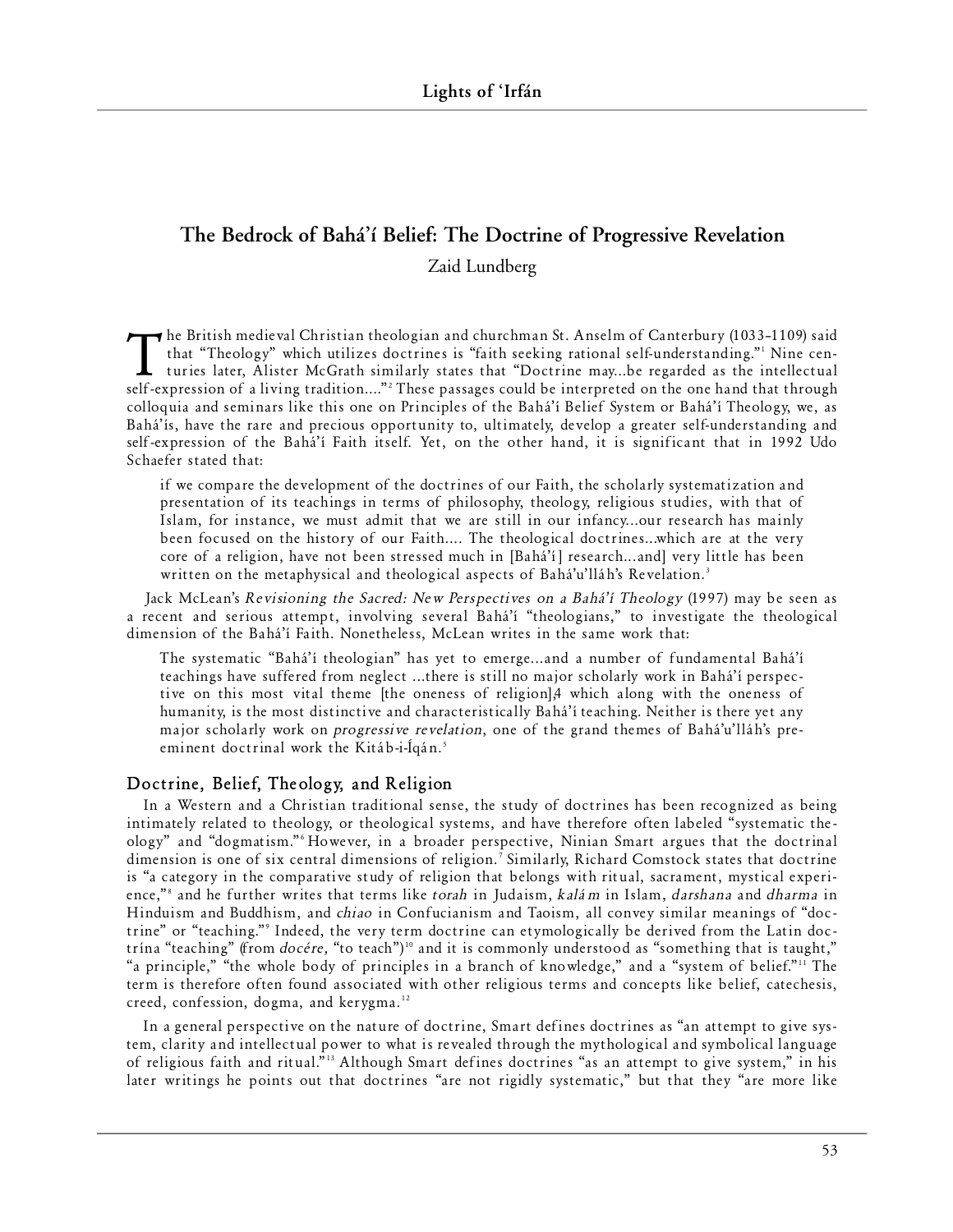schemes than systems." Moreover, he maintains that a "scheme is organic," and he seems to imply a hermeneutic principle when he further argues that "to understand a scheme, it is important to see each part in the context of the whole."<sup>14</sup>

Smart also enumerates five functions of doctrine, which are to:

- bring order to what is given by revelation
- safeguard the reference myths have to that which lies Beyond
- relate their claims to the current knowledge of the age
- reflect and stimulate a fresh vision of the world
- $\bullet$  define the community<sup>15</sup>

These five points can finally be compared with R. M. Speight's eight functions of creeds as:

- the basis of membership
- a test of orthodoxy
- a type of prayer
- a basis for religious instruction
- a corporate or individual response in faith to divine revelation
- an expression of self-understanding by the religious community
- an assertion and confirmation of the unity of the community
- a witness to the world, expressing the core of belief<sup>16</sup>

It is here note worthy that Smart's fifth and Speight's sixth points include self-definition and selfunderstanding as functions of doctrines/creeds in that they "define the community" and that they are "an expression of self-understanding by the religious community." Similarly, McGrath states that "Doctrine defines communities of discourse, possessing a representative character, attempting to describe or prescribe the beliefs of a community."<sup>17</sup> Speight's last point, "expressing the core of belief," is particularly illuminating since this paper argues that the Bahá'í doctrine of progressive revelation is "the bedrock of Bahá'í belief."

In sum, the purpose of this paper is to show that the Bahá'í idea or concept of progressive revelation is explicitly<sup>18</sup> described as a "doctrine," "something that is taught," "a scheme," "a principle" and that it even is labeled as a "philosophy," that it expresses "the core of belief," and, ultimately, that it not only defines the Bahá'í community but the Bahá'í Faith itself.

## **THE DOCTRINE OF PROGRESSIVE REVELATION:**

## **The Term Progressive Revelation in the Writings of the Central Figures**

In order to determine if the concept of progressive revelation explicitly<sup>19</sup> is a Bahá'í doctrine, it is first necessary to investigate the English technical term progressive revelation as it occurs in the Bahá'í writings.

#### **B ahá'u' lláh**

The technical term progressive revelation occurs in the English translations of the extant writings of Bahá'u'lláh only once and in the following passage of *Gleanings from the Writings of Bahá'u'lláh*:

Contemplate with thine inward eye the chain of successive Revelations that hath linked the Manifestations of Adam with that of the Báb. I testify before God that each one of these Manifestations hath been sent down through the operation of the Divine Will and Purpose, that each hath been the bearer of a specific Message, that each hath been entrusted with a divinely revealed Book and been commissioned to unravel the mysteries of a mighty Tablet. The measure of the Revelation with which every one of them hath been definitely foreordained ...And when this process of *progressive Revelation* culminated...He chose to hide His own Self behind a thousand veils, lest profane and mortal eyes discover His glory.<sup>20</sup>

The original passage is in Arabic and was translated by Shoghi Effendi. However, it is important to note that an equivalent to the technical term progressive revelation never occurs in the original Arabic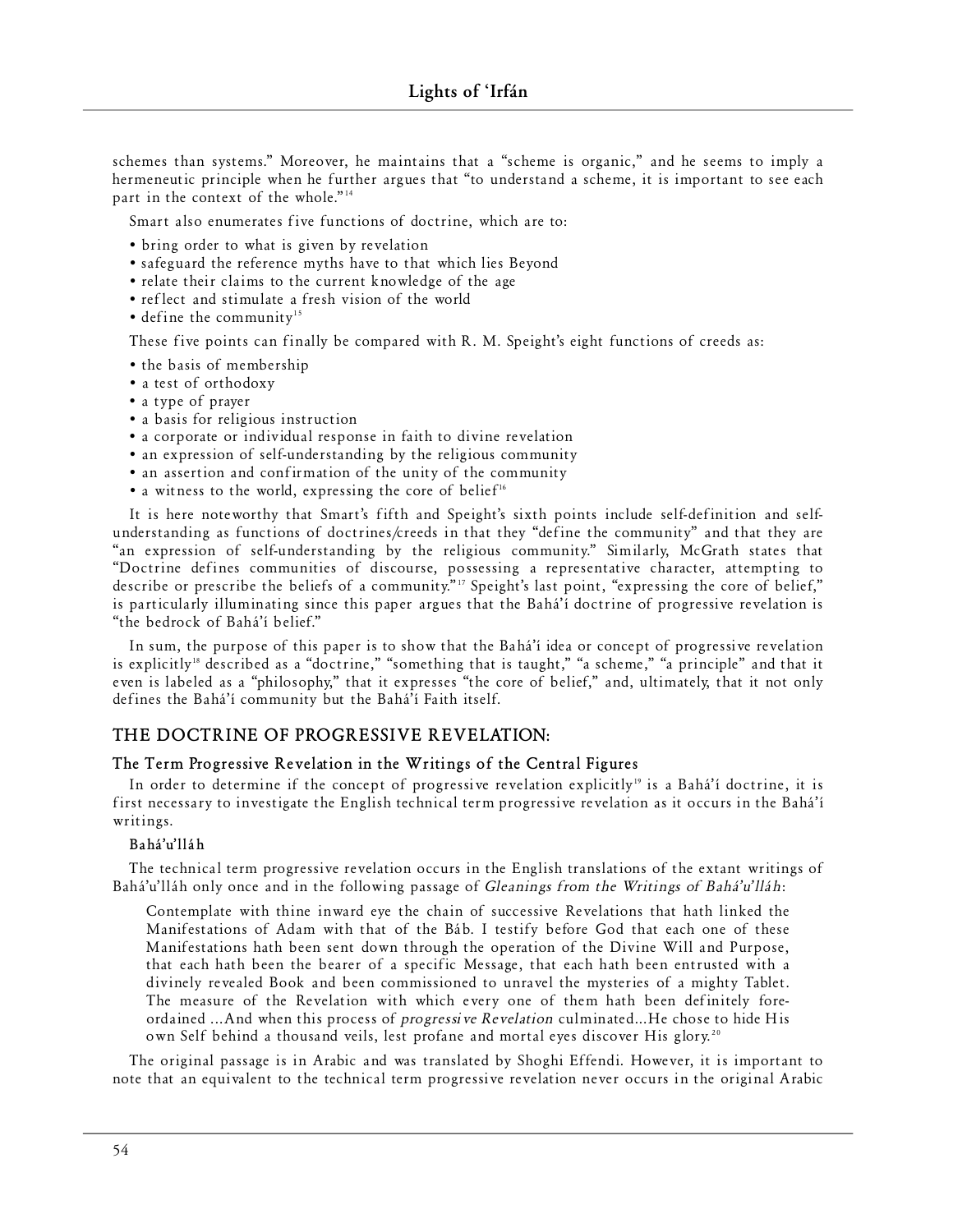text. However, it is significant that the term occurs in the internal context of the above passage and especially in connection with such key terms as the "chain of successive Revelations,"<sup>21</sup> and the "Manifestations" (i.e., the Manifestations of God).

#### **'Abdu' l-B ahá**

Similarly, the technical term progressive revelation never occurs in any of the extant English translations of 'Abdu'l-Bahá's oral or literary works, but a couple of close equivalents can easily be found. The following passages may serve to exemplify this:

*Religion is the outer expression of the divine reality. Therefore, it must be living, vitalized, moving and progressive. If it be without motion and non-progressive, it is without the divine life; it is* dead. The divine institutes are continuously active and evolutionary; therefore, the revelation of them must be progressive and continuous.<sup>22</sup>

*Among the bounties of God is revelation. Hence revelation is progressive and continuous. It never ceases. It is necessary that the reality of Divinity with all its perfections and attributes should become re s pl e ndent in the hum an world. The reality of Div inity is like an endless ocean. Re ve l ati on may be likened to the rain.<sup>23</sup>* 

In the first passage religion itself is seen as progressive. Further, it is significant that in both passages the term progressive is directly coupled with the term continuous.

## Shoghi Effendi

Of the three central Bahá'í figures,<sup>24</sup> Shoghi Effendi is the only one who ever applies the technical term progressive revelation, although, as shall be seen below, he apparently did not coin this term. In a letter, written in 1935, Shoghi Effendi states that he made a "tentative and incomplete list of the subjects referred to in these translations."<sup>25</sup> Among the fifty-four subjects enumerated, Shoghi Effendi mentions the "Unity of Prophets" as the first subject. However, what is significant in this context is that, as subject forty-three, he briefly states that "*Divine Revelation is progressive.*" Generally, and similar to 'Abdu'l-Bahá's statement above, Shoghi Effendi repeatedly writes that "Divine Revelation is a continuous and progressive process."<sup>26</sup> Further, writing on the topic of religions, Shoghi Effendi states that "One *cannot call one World Faith superior to another, as they all come from God; they are progressive, each* suited to certain needs of the time."<sup>27</sup> Elsewhere he also refers to "*a series of progressive dispensations* associated with Moses, Zoroaster, Buddha, Jesus, Muhammad and other Prophets."<sup>28</sup>

More specifically, Shoghi Effendi explicitly, directly, and frequently employs the technical term progressive revelation. For example, writing about the ascension of Bahá'u'lláh in both his *God Passes By* and *The World Order of Bahá'u'lláh*, he refers to the Bábí and Bahá'í "Dispensation" as encompassing fifty years of "*continuous and progressive Revelation*."<sup>29</sup> Once again it can be noted that the term progressive is coupled with the term continuous. Other expressions in the singular are:

- the concept of progressive religion<sup>30</sup>
- the principle of progressive revelation<sup>31</sup>
- the Bahá'í philosophy of progressive revelation<sup>32</sup>

Shoghi Effendi also uses plural terms of progressive revelations like:

- series of progressive Revelations<sup>33</sup>
- *a series of successive, of preliminary and progressive revelations*<sup>34</sup>
- one link in the chain of continually progressive Revelations<sup>35</sup>
- *a further stage in a chain of progressive Revelations*<sup>36</sup>

Consequently, with regard to the three central Bahá'í figures and the technical term progressive revelation, it should now be clear that this term occurs only once (as translated by Shoghi Effendi) and implicitly in the writings of Bahá'u'lláh; it is implicitly, indirectly, and rarely stated in the writings of 'Abdu'l-Bahá; $37$  but it is explicitly, directly, and frequently employed by Shoghi Effendi. $38$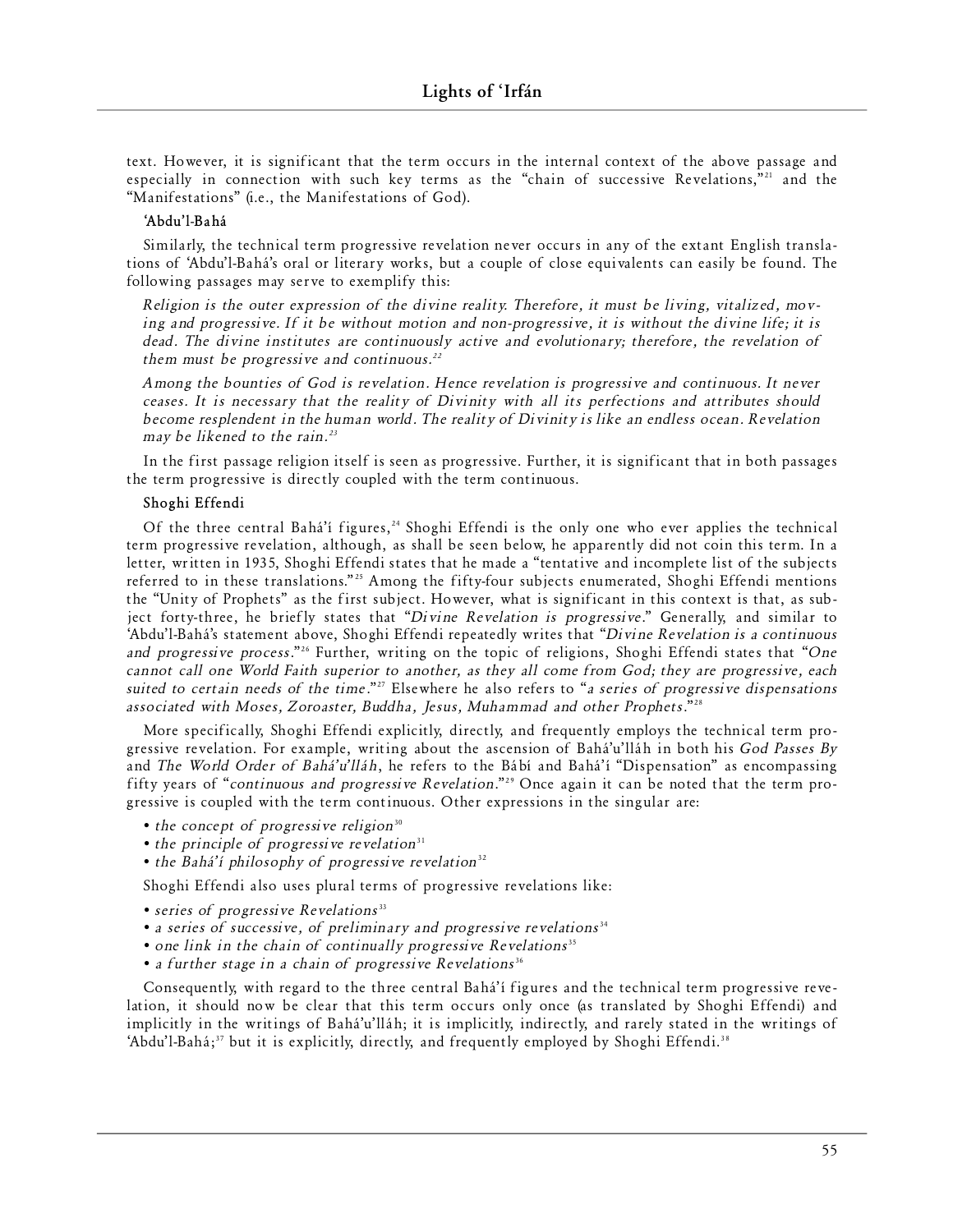## The Term Progressive Revelation in the Writings of Other Authors

However, Shoghi Effendi is apparently not the first Bahá'í author who uses this term, but it is highly interesting and significant that its first usage in a Bahá'í context is made by Shoghi Effendi's close British friend, J. E. Esslemont (1874–1925), who also was his English language secretary.<sup>39</sup> Thus, the perhaps earliest dating of the English term progressive revelation in Bahá'í [usage] occurs as the subtitle of the eighth chapter on "Religious Unity" in Esslemont's *Bahá'u'lláh and the New Era*, published in 1923.<sup>40</sup> It is also important to note that in 1919, Esslemont sent chapters of his book for approval to 'Abdu'l-Bahá who, before he died in 1921, revised the first nine chapters.<sup>41</sup> Although Esslemont never elaborates on the term, he does refer to passages by Bahá'u'lláh<sup>42</sup> and 'Abdu'l-Bahá.<sup>43</sup> Esslemont, however, may not be the first Bahá'í author to use the term progressive revelation, since William Collins writes that "From some where around 1900, American Bahá'ís had access to the biblical interpretations found in Bahá'í scriptures, upon which a sound concept of *progressive revelation* could be based."<sup>44</sup> In addition, Samuel Wilson states that early English speaking Bahá'í writers (e.g., Kheiralla, Remey, Dealy, and Brittingham)<sup>45</sup> "refer [red] to Miller, Cummings, Seiss, Guinness, and others."<sup>46</sup> This is a crucial statement, since the Guinness Wilson is referring to is most likely Henry Grattan-Guinness, who employed the technical term progressive revelation already in 1878.<sup>47</sup>

Another person who frequently used the term progressive revelation was the former Anglican priest George Townshend<sup>48</sup> (1876-1957), who also was a close friend to Shoghi Effendi. In this context it is especially note worthy since Shoghi Effendi greatly admired his command of English and therefore sent him his translations and manuscripts.<sup>49</sup>

In 1954 the term progressive revelation makes a clear and definite appearance since John Ferraby used the term as the very title of a pamphlet. More recently, progressive revelation has, in English Bahá'í literature, variously been referred to as the:

- *idea of progressive revelation*<sup>50</sup>
- *principle of progressive revelation*<sup>51</sup>
- *process of progressive revelation*<sup>52</sup>
- *theme of progressive revelation*<sup>53</sup>
- Bahá'í thesis of Progressive Revelation<sup>54</sup>
- Bahá'í notion of progressive revelation<sup>55</sup>
- *concept of progressive revelation*<sup>56</sup>
- basic Bahá'í teaching of progressive revelation<sup>57</sup>

# **Progressive Revelation as an Explicit Doctrine**

## **The Doctrine of Progressive Revelation in the Writings of the Central Figures**

#### **Bahá'u'lláh and 'Abdu'l-Bahá**

It should be clearly stated that from the extant English sources of the writings of Báhá'u'lláh and 'Abdu'l-Bahá neither author explicitly declared progressive revelation as a doctrine. However, quite a few Bahá'í scholars state that Bahá'u'lláh's *Kitáb-i-Íqán* not only "enunciates the essential doctrinal principles of the Bahá'í revelation,"<sup>58</sup> but that it also has been referred to as "Bahá'u'lláh's foremost doctrinal work."<sup>59</sup> Other Bahá'í authors have argued that Bahá'u'lláh's *Kitáb-i-Íqán* is the primary Bahá'í textbook on progressive revelation. Thus, for example, Adib Taherzadeh states that the *Kitáb-i-Íqán* has "unfolded the pattern and disclosed the meaning of progressive revelation,"<sup>60</sup> and similarly, William Hatcher states that it is "Bahá'u'lláh's most important doctrinal work"61 and that it "discusses progressive revelation."62 In addition, Seena Fazel & Khazeh Fananapazir state that Bahá'u'lláh's Súriy-i-Sabr is "a tablet devoted to the exposition of the theme of progressive revelation."<sup>63</sup>

In the case of 'Abdu'l-Bahá, it is significant that he states:

In every Dispensation the light of Divine Guidance has been focused upon one central theme.... In this wondrous Revelation, this glorious century, the foundation of the Faith of God and the distinguishing feature of His Law is the consciousness of the Oneness of Mankind.<sup>64</sup>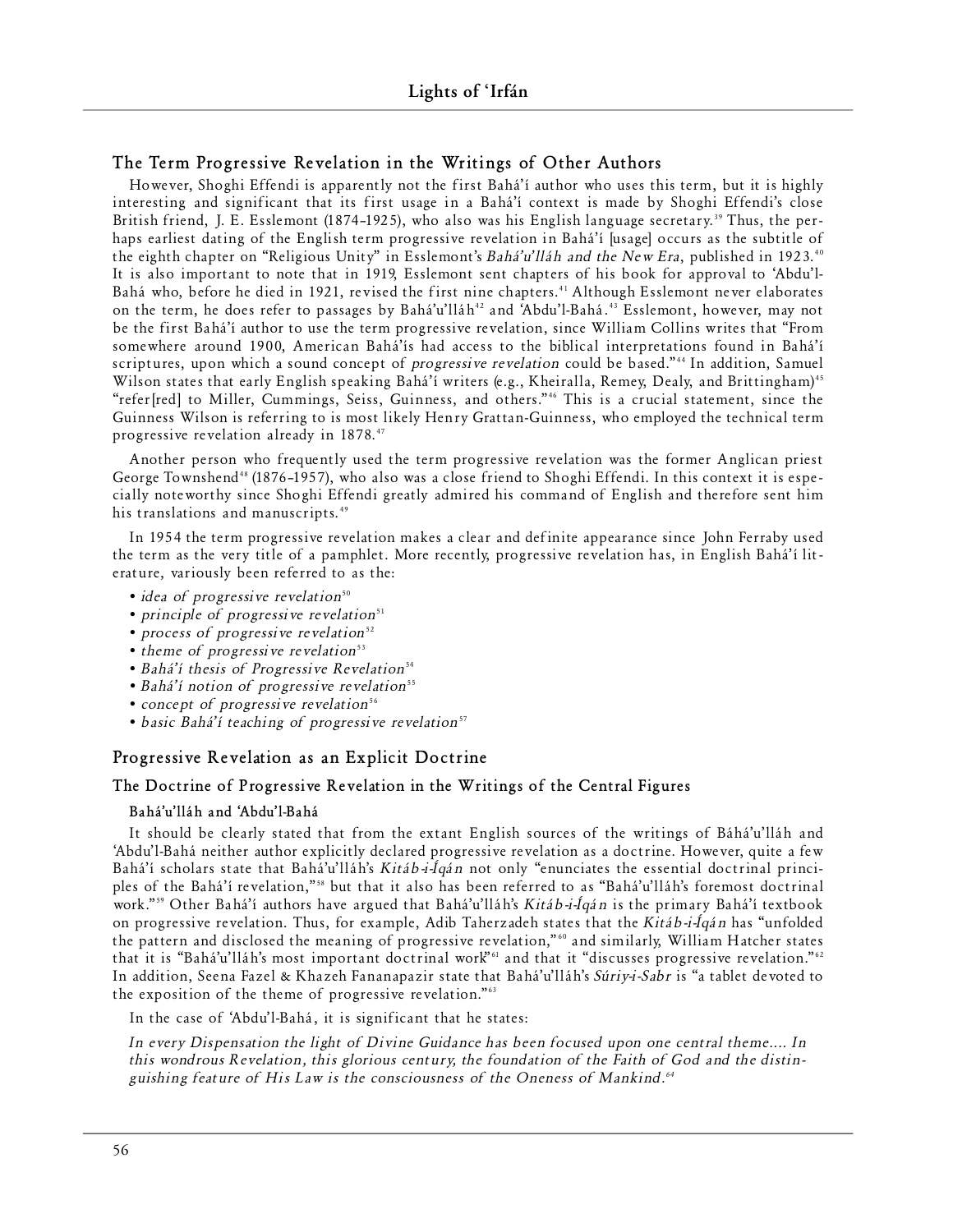From this passage it would be possible to conclude that "the Oneness of Mankind" could be considered the "central theme" of Bahá'í [doctrine]. However, during his travels to Europe and America, 'Abdu'l-Bahá also formulated what has been referred to as "a core set of Bahá'í 'principles'"<sup>65</sup> and which "could assume creedal formulation as a simple summary of the Bahá'í Faith."66 Foremost among these principles is the principle which states that "it is incumbent upon all mankind to investigate the truth." It is significant that included in this first principle 'Abdu'l-Bahá alludes to a central theme, or aspect, of progressive revelation - that of an essential religious unity–since he states that "The different religions have one truth underlying them, their reality is one.... All the divine Prophets and Messengers were the instruments and channels of this same eternal, essential truth."67

## Shoghi Effendi

Earlier it was seen that only Shoghi Effendi utilize the technical term progressive revelation. Shoghi Effendi also refers to Bahá'í doctrines in general statements like "The principles" and "fundamentals of the Faith,"<sup>68</sup> "basic and sacred principles,"<sup>69</sup> "verities of the Faith,"<sup>70</sup> "the essential verities of the Faith,"<sup>71</sup> "truths which lie at the basis of our Faith,"<sup>72</sup> "the major beliefs of our Faith,"<sup>73</sup> and "the principles and *precepts constituting the bedrock of [the] Faith*,"<sup>4</sup> and "*the incontrovertible principles that constitute the bedrock of Bahá'í belief.*"<sup>75</sup> More specifically, he positively identifies "the oneness of the entire human race" as "*the pivotal principle and fund amental doctrine of the [Bahá'í] Faith*."<sup>5</sup> Once again, the oneness of mankind may seem as the fundamental Bahá'í doctrine. The following paragraphs by Shoghi Effendi, however, can be used to directly ascertain that progressive revelation also is explicitly stated as a central Bahá'í doctrine, here referred as a principle:

*The fund am e n tal pr inci ple enunci ated by Bahá'u' lláh ... is that re l i gi ous truth is not ab s olute but* relative, that Divine Revelation is a continuous and progressive process.<sup>77</sup>

Its [the Bahá'í Faith's] teachings revolve around the fundamental principle that religious truth is not absolute but relative, that Divine Revelation is progressive, not final.<sup>78</sup>

*the fundamental principle which constitutes the Bedrock of Bahá'í belief, the principle that* religious truth is not absolute but relative, that Divine Revelation is orderly, continuous and *pro g re s sive and not spa s modic or fin al*. 79

*The Faith of Bahá'u' lláh should inde ed be regarded ...as the culm in ati on of a cycle, the fin al* stage in a series of successive, of preliminary and progressive revelations.<sup>80</sup>

It is possible to interpret the first three paragraphs above that "religious truth is not absolute but relative" as a separate principle from "Divine Revelation is a continuous and progressive process," or that that "Divine Revelation is progressive." Moreover, by the very fact that it is mentioned first, the principle of "religious relativity" could be considered as the fundamental principle of Bahá'í. It is also possible, howe ver, to see the two sentences as inseparably related and as a more elaborate version of a single principle. Two other passages by Shoghi Effendi may clarify this relationship in determining whether they are to be treated as two separate principles, or as one single principle:

Let none, however, mistake my purpose, or misrepresent this cardinal truth which is of the *essence of the Faith of Bahá'u'lláh. The divine origin of all the Prophets of God-including Jesus Christ and the Apostle of God [Muhammed], the two greatest Manifestations preceding the Revelation of the Báb—is unreservedly and unshakably upheld by each and every follower* of the Bahá'í-religion. The fundamental unity of these Messengers of God is clearly recognized, the continuity of their Revelation is affirmed.<sup>81</sup>

Here Shoghi Effendi indirectly refers to the "continuity of their Revelation" as a "cardinal truth which is of the essence of the Faith of Bahá'u'lláh." In the first sections above, one may also notice that the term continuous is directly coupled with the term progressive, whereas the last quote contains the term successive. In The Promised Day is Come, and in a chapter significantly entitled "The Continuity of Re velation," Shoghi Effendi once again uses a similar expression:

*Repudiating the claim of any religion to be the final revelation of God to man, disclaim*ing finality for His own Revelation, Bahá'u'lláh inculcates the basic principle of the rela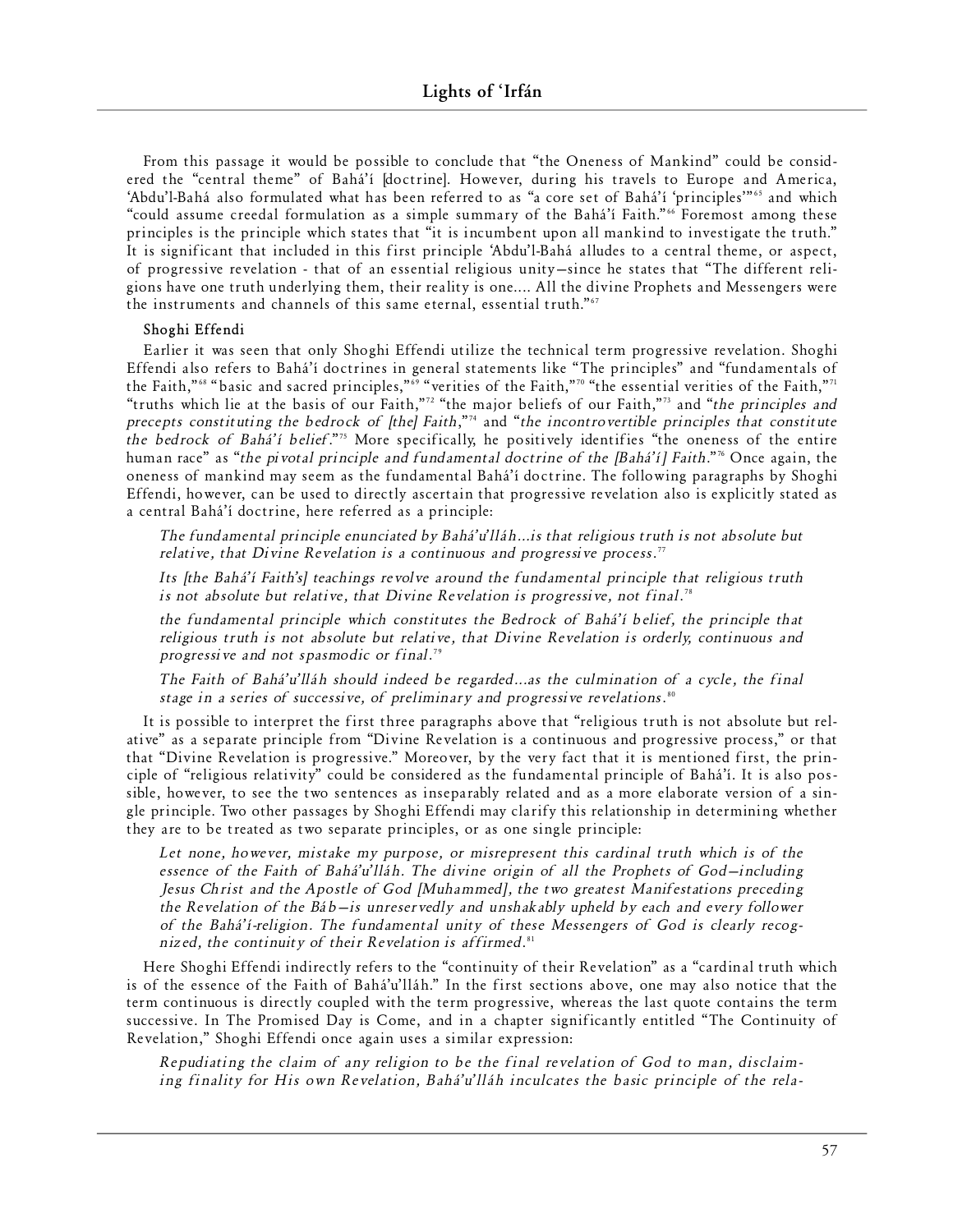tivity of religious truth, the continuity of Divine Revelation, the progressiveness of reli*gi ous exp e r i e nce*. 82

What is especially noteworthy in this passage is that Shoghi Effendi uses the singular "basic principle," but, more importantly, he links not only the terms "relativity" and "continuity," but he is in turn relating these to the expression "progressiveness."

As a further support that the unity of the "Messengers of God" is seen as a central doctrine of Bahá'í, can be seen in the next passage by Shoghi Effendi:

*That all the Messengers of God should be regarded as "abiding in the same Tabernacle, soaring in the same Heaven, seated upon the same Throne, uttering the same Speech, and proclaiming* the same Faith"<sup>83</sup> must…remain the unalterable foundation and central tenet of Bahá'í belief.<sup>84</sup>

In addition, Shoghi Effendi states in a similar context of the "unity of the Manifestations of God" that to regard Bahá'u'lláh "as essentially one of these Manifestations of God... is one of the major beliefs *of our Faith.*"<sup>85</sup>

As a final support that Shoghi Effendi considers progressive revelation a central Bahá'í doctrine is that he states that:

*the Bahá'í ph ilo s ophy of pro g re s sive re ve l ati on ... s h ould be thorou g hly acce p ted and taught by e ve ry loyal ... B ahá'í*. 86

In accordance with the definitions of doctrine reviewed above, it is significant to note that the philosophy of progressive revelation should not only be "thoroughly accepted," but it should be taught as well.

## **The Doctrine of Progressive Revelation in the Writings of Other Authors**

Although it is clear that is 'Abdu'l-Bahá and especially Shoghi Effendi have been most instrumental in systematizing various Bahá'í doctrines, other Bahá'í authors have used the term doctrine only recently. For example, in 1931 Mabel Hyde Paine recorded, in her "Pilgrims' Notes" the following lines, attributed to Shoghi Effendi:

Progressive revelation is the basis of Bahá'í Teachings.<sup>87</sup>

Although such a statement cannot be considered authoritative, it suggests a doctrinal status of progressive revelation. More recently, Schaefer states that the "theological pivot [of the Bahá'í Faith] is the teaching of the unity of the Manifestations [of God], and, hence, the unity of the religions."<sup>88</sup> Stockman also refers to progressive revelation as "the fundamental Bahá'í teaching."<sup>89</sup> Similarly, Michael Sours, who devotes a chapter to progressive revelation,<sup>90</sup> states that "At the core of Bahá'u'lláh's teaching is the belief in the complete oneness and progressiveness of religion."<sup>91</sup> In like manner, under the heading "Basic Teachings," William Hatcher & Douglas Martin refer to "three fundamental principles," as: 1) The Oneness of God, 2) The Oneness of Humanity, and 3) Oneness of Religion. A description of progressive revelation is included in the third principle.<sup>92</sup>

However, the first author to use the terms "*the Baha'i doctrine of progressive revelation*" was not a Bahá'í but a non-Bahá'í, Peter L. Berger, the famous sociologist of religion.<sup>93</sup> It would take more than thirty years [before] Robert Stockman would use the exact same terms.'<sup>4</sup> In this context it is especially significant that in 1954 Berger also wrote that "Progressive revelation is still held as a cardinal doctrine by the Baha'is to this day....<sup>"</sup>"

That the concept of an essential unity of religions is connected with progressive revelation and Bahá'í doctrine can be seen in a statement by Moojan Momen:

The concept of the unity of religions is one of the key doctrines of the Bahá'í Faith. At its most basic level, this doctrine can be expressed as the belief that the different religious systems of the world merely reflect different stages in a single process, the progressive unfoldment of religious "Truth."<sup>96</sup>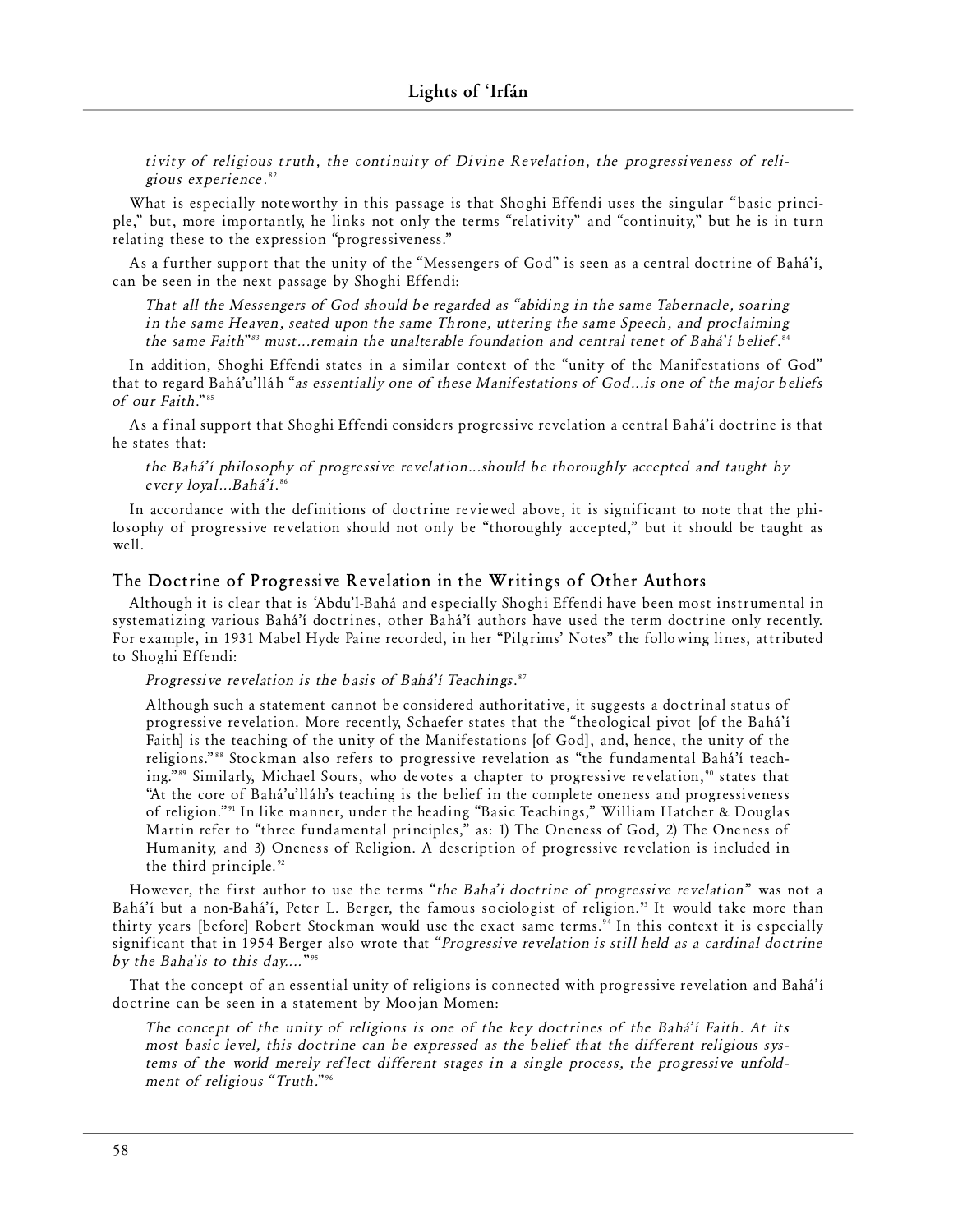Here one may notice the expression "key doctrines" and the statement "At its most basic level," and that it is related to "the progressive unfoldment of religious 'Truth." Similarly, when Dann May states that "The Bahá'í concept of religious unity... is one of the most fundamental doctrines of the Bahá'í Faith," he continues to describe this doctrine as follows:

This doctrine affirms the existence of a common transcendent source from which the world's *religious traditions originate and receive their inspiration. The Bahá'í writings view the religions of the world not as isolated and sporadic events, but as participants in a successively unfolding* process called progressive revelation.<sup>97</sup>

Indirectly addressing the concept of progressive revelation, Alessandro Bausani succinctly states that "the whole Bahá'í Faith is centered on this theophanical idea [evolution in time, and unity in the present hour]" and that "*all of the doctrines of the Faith can be encompassed by the phrase 'evolution in time.'"* " The three keywords here are: theophany ("the Manifestation of God"), evolution ("progress"), and unity, terms and concepts which all play primary roles in the Bahá'í doctrine of progressive revelation.

Progressive revelation has also been discussed in relation to Islam." Heshmat Moayyad, for example, discusses progressive revelation in the context of the Islamic "Seal of the Prophet doctrine" and religious finality, and refers to it as "*the Bahá'í doctrine of continuing, progressive revelation.*"<sup>100</sup> Stephen Lambden writes that Bahá'í in some respects is "neo-Islamic" in that certain Bahá'í doctrines (e.g., tawhíd, al-ism al-a'zam, and progressive revelation) are "obviously Islamic."<sup>101</sup>

Juan Cole is the first author who uses the term "The Babi-Baha'i doctrine of progressive revelation" and it is significant that he views this doctrine in terms of "a continuous sacred history."<sup>102</sup> Loni Bramson-Lerche states that progressive revelation is an "*important doctrine of the Bahá'í Faith*."<sup>103</sup> Schaefer goes one step further and in a chapter entitled "The New Paradigm: Progressive Revelation," since he refers to progressive revelation as a "*fund amental doctrine*."<sup>104</sup> Most recently, in a review article of the earlier mentioned *Revisioning the Sacred*, it is notable that Susan Stiles Maneck uses the terms "the Bahá'í doctrine of Progressive Revelation."<sup>105</sup>

The one Bahá'í author who most clearly and elaborately states that progressive revelation is not only an important Bahá'í doctrine, but the central one, is Nader Saiedi. Although he also states that the doctrine of the Manifestation of God "is a fundamental, central, theological, philosophical, and sociological concept of the Bahá'í Faith," he simultaneously states that the "*doctrine of progressive revelation can* be characterized as the central theological principle of the Bahai Faith."<sup>106</sup> Moreover, even though Saiedi states that progressive revelation is "One of the most important principles of Bahá'í theology,"<sup>107</sup> he also points to its complexity when he declares that "the doctrine of progressive revelation" simultaneously is "a theory of knowledge, a metaphysics of being, a prophetology, a theology, an eschatology, a social theory, an ethical doctrine, and an aesthetic approach to life."<sup>108</sup>

Finally, it should also be mentioned that the term and concept of progressive revelation has been portrayed in the form of a video,<sup>109</sup> it has also has found its way into various Bahá'í dictionaries, a Bahá'í encyclopedia, and is central to many Bahá'í home-pages.<sup>110</sup> Most significantly, the official Bahá'í homepage, which includes various "Spiritual Truths" of Bahá'í, it is noteworthy that "The Oneness of Religion" is included, and that "The principle of the unity of religion" is described as being "at the center of Bahá'í teachings."<sup>111</sup> That progressive revelation has acquired doctrinal status in Bahá'í is clear since the International Bahá'í Library (Israel) classifies progressive revelation under the heading "Doctrines, Theology."<sup>112</sup> That the doctrines of manifestation and progressive revelation are intimately related and important, can be seen in that a graduate-course, developed and taught by Landegg Academy (Switzerland), entitled "Comparative Study of Religion and the Concepts of the Manifestation and Progressive Revelation."<sup>113</sup>

A final, and very recent example, that the Bahá'í Faith can be understood in terms of progressive reve lation may also be seen a non-Bahá'í source—the *Encyclopedia Britannica*:

*The cornerstone of Baha'i belief is the conviction that Baha' Ullah and his forerunner, who was* known as the Bab, were manifestations of God, who in his essence is unknowable. The principal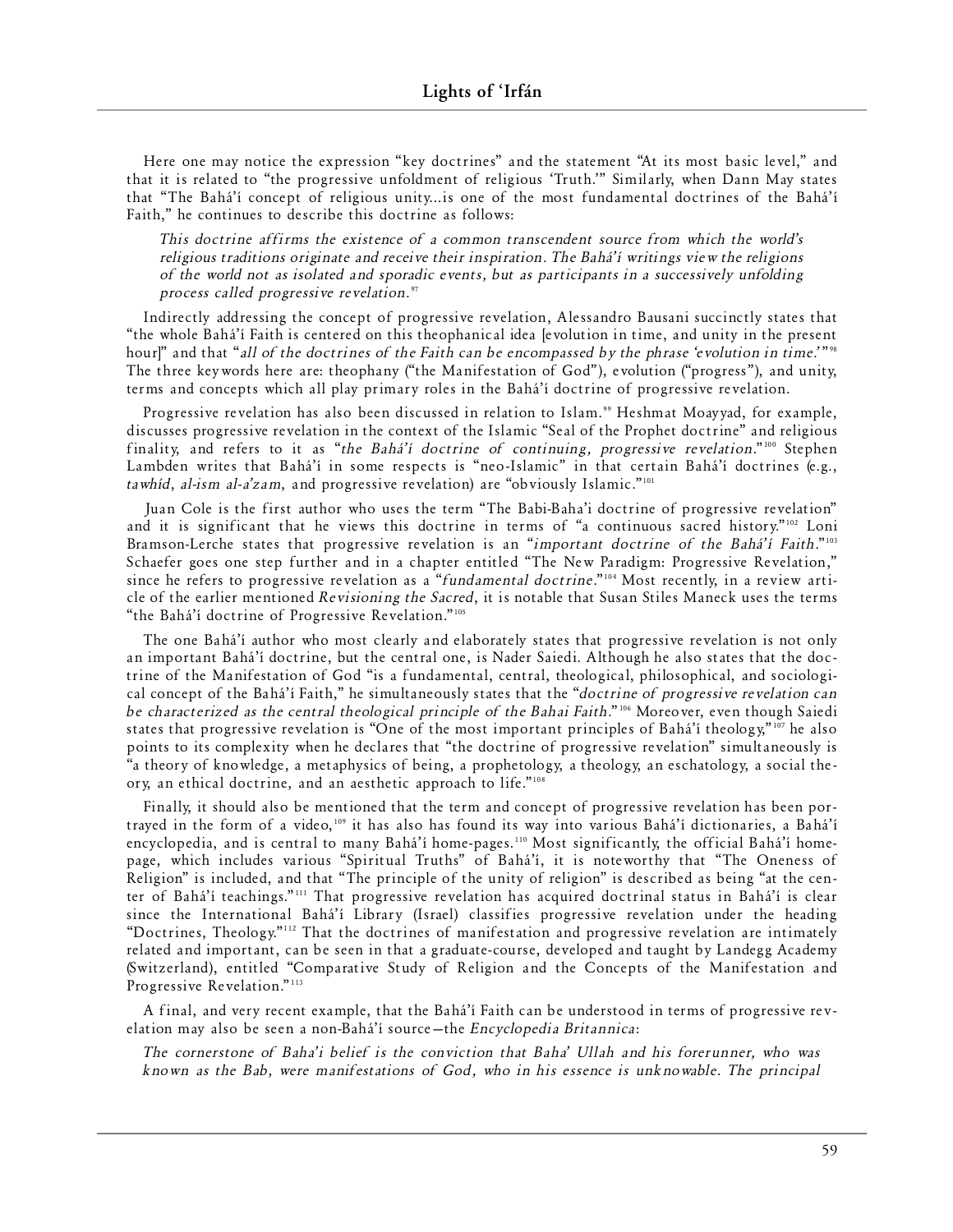*Baha'i tenets are the essential unity of all religions and the unity of humanity. Baha'is believe that* all the founders of the world's great religions have been manifestations of God and agents of a progressive divine plan for the education of the human race.<sup>114</sup>

What is especially interesting with these introductory remarks of describing the Bahá'í Faith is that they immediately, albeit implicitly, identify progressive revelation as the "cornerstone of Baha'i belief" and that "the essential unity of all religions" is one of "principal Baha'i tenets." The final sentence above connects the various points raised earlier since "the world's great religions have been manifestations of God" (including the Báb and Bahá'u'lláh) are all part of "a progressive divine plan" i.e., progressive revelation.

## **Progressive Revelation Defined**

To cite a few examples of Bahá'í definitions of progressive revelation, the following examples will suffice. In *Daybook–Passages for Deepening and Meditation*, the reader is asked the question "What is meant by the term progressive revelation?" whereupon the answer is given as:

*Progressive revelation refers to the belief that God has a great plan which He unfolds to man in different periods in history. Each Messenger of God (such as Moses, Christ, and Bahá'u'lláh) reveals a new stage of this plan.*<sup>115</sup>

*A Basic Bahá'í Dictionary* defines progressive revelation as:

The concept that Divine Revelation is not final, but continuing. The concept is founded on the belief that all the Greater Prophets of the past were Manifestations of God who appeared in different ages with teachings appropriate to the needs of the time.... $^{116}$ 

Similarly, in *A Resource Guide for the Scholarly Study of the Bahá'í Faith*, progressive revelation is defined as:

The Bahá'í belief that the major religions have been founded by Manifestations of God and that the Manifestations succeed one another, each bringing a greater measure of divine truth to humanity.<sup>117</sup>

Finally, the most elaborate attempt to concisely articulate progressive revelation has been made by Stockman, who, in a Bahá'í Encyclopedia article, states:

*Possibly the central principle behind the Bahá'í concept of the oneness of religion, progressive revelation asserts two important positions: 1) that all the major religions of the world are at l east par ti ally based on a div ine re ve l ati on, con ve yed to them by a Man i fe s tati on of God; and 2) that the re ve l ati ons brought by the Man i fe s tati ons are not con t rad i c tory, but con s ti t ute a* single, ongoing divine educational process for humanity.<sup>118</sup>

In this context it is notable that Stockman states that progressive revelation possibly is "the central principle behind the Bahá'í concept of the oneness of religion."

From these four definitions a few recurrent themes emerge. First of all, it is evident that three of the definitions refer to progressive revelation as a belief, while one designates it as a central principle. Secondly, the notion of Manifestations of God occur in all four definitions, and thirdly, the inclusion of various key terms such as succession ("succeed") and continuity ("continuing") are significant.

Taken together, these examples strongly suggests that progressive revelation can indeed be understood as a "belief" and "something that is taught."

## **The Pro cess of Doctrin al iz ati on**

In this context it is significant that E. G. Browne stated that the Bábí-Bahá'í teachings were "varying and unfixed," and that he noted that it contained little doctrine "touching on questions of Metaphysics, Ontology, or Eschatology."<sup>119</sup> Although Ibrahim Kheiralla introduced many idiosyncratic and highly personal ideas into the early American Bahá'í community, he still emphasized "the Bahá'í doctrine of progressive revelation."<sup>120</sup> Although his list of "Prophets" did include Abraham, Moses, Zoroaster, Buddha,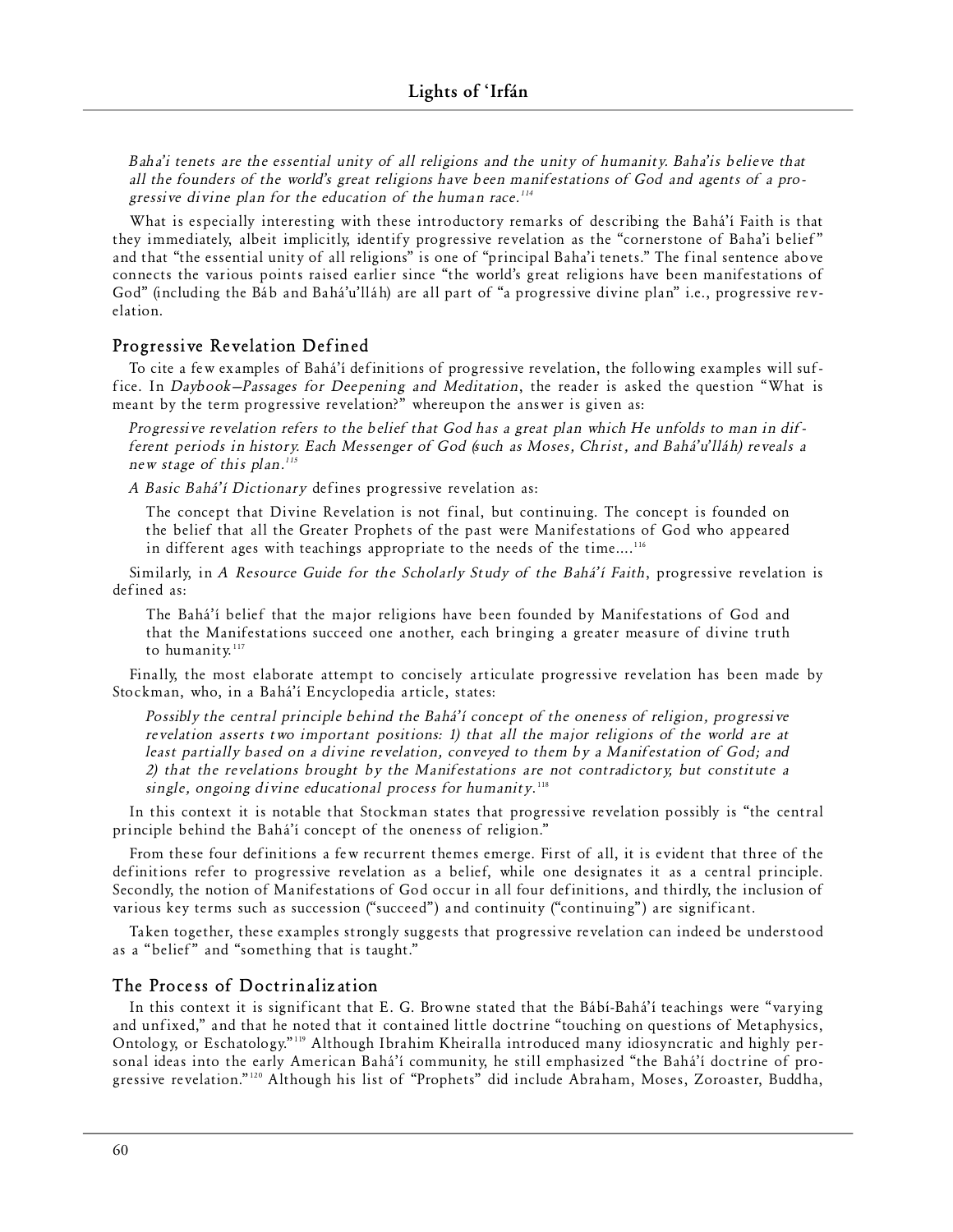Christ, and Muhammad, he also included such religious figures as Confucius<sup>121</sup> and Haiwatha.<sup>122</sup> With the advent of a few Persian Bahá'í teachers to America to clarify the Bahá'í Faith,"<sup>23</sup> it is noteworthy that, for example, 'Abdu'l-Karím-i-Tihrání may have discussed progressive revelation as early as 1890.<sup>124</sup>

Moreover, at the beginning of the twentieth century, a dozen American Bahá'ís attempted to summarize lists of the Bahá'í teachings. An early example of such a list may be exemplified by Corinne True, who in 1902 entitled her list "Fundamental Points of Behaism." What is especially interesting in this context is that the list was "*dominated by points on progressive revelation and the central figures of the Bahá'í Faith*."<sup>125</sup> It is also significant that two years later, and what was called "the House of Spirituality" in Chicago, "added a note" to its Constitution "*that demonstrated the fascination of the early American Bahá'ís with the Bahá'í principle of progressive revelation and with their Faith's fulfillment of prophecy*."<sup>126</sup> Simultaneously, Peter Smith also states that in the American Bahá'í community, at the beginning of the twentieth century, "There was no credo to affirm" and that there was "the lack of any creedal formulation beyond the statement of universal principles" and further that there was even "opposition toward the idea of dogma." <sup>127</sup> Thus, it is informative that in 1908 Thornton Chase writes the following lines about 'Abdu'l-Bahá: "Unless questions of metaphysics, dogmas and doctrines are introduced, he seldom mentions them." <sup>128</sup> It is also of interest that even as late as 1915 Wilson wrote that "Bahaism has not a fixed body of doctrines."<sup>129</sup> However, Peter Smith maintains that in 1917 (which was the centennial celebration of Bahá'u'lláh's birth) some Chicago Bahá'ís had plans for teaching in the Central States in the U.S.A. and where "pure doctrine were asserted in no uncertain terms," <sup>130</sup> and he further states that with Shoghi Effendi's publication of *The Dispensation of Bahá'u'lláh* in 1934 the "doctrinal confusion" was ended.<sup>131</sup>

# **C onc lu si on**

It should by now be evident that the term and concept progressive revelation has undergone what may be referred to as a "process of doctrinalization." Starting with Bahá'u'lláh, neither the term nor the doctrine of progressive revelation were explicitly stated. Gradually, and most likely inspired by visiting Persian Bahá'í teachers to America, various attempts to make lists to summarize the Bahá'í teachings were made. A few years later 'Abdu'l-Bahá formulated a set of core-principles during his travels to the West, among which the essential unity of religions was central. Subsequently, with Shoghi Effendi's extensive correspondence with the globally expanding Bahá'í Faith, principles of administrations were set, and a variety of Bahá'u'lláh's writings were translated. Although the technical term progressive revelation antedates Shoghi Effendi's "Guardianship," it is only during his administration that it became a central doctrine.<sup>132</sup> Following the terminology introduced by Shoghi Effendi, later Bahá'í authors alternatively have referred to progressive revelation as an idea, concept, principle, theme, thesis, and basic Bahá'í teaching, and most importantly, as a belief and doctrine. The ultimate step in the process of doctrinalization can be seen when the very term progressive revelation not only entered Bahá'í pamphlets, dictionaries, encyclopedias, the International Bahá'í Library, and the official Bahá'í home-page, as a key term, concept, and doctrine, but, most significantly, that it also has been taught as a graduate course.

From this brief review it should by now be evident that it is possible to find direct and explicit support in various texts by the central Bahá'í figures and other authors, that the idea of progressive revelation is not just an idea or a concept, but that it is a central Bahá'í doctrine. If not the central doctrine, then at least, together with the doctrine of the oneness of humankind, one of the most central Bahá'í doctrines. Thus, any attempts to build a future Bahá'í theology—in order to define, understand, and express the Bahá'í Faith-must be solidly built on this, the "Bedrock of Bahá'í Belief."

#### **Li te rat ure**

<sup>&#</sup>x27;Abdu'l-Bahá 1979. Paris Talks: Addresses Given by 'Abdu'l-Bahá in Paris in 1911-12. Bahá'í Publishing Trust, London 'Abdu'l-Bahá 1982a. *Selections from the Writings of 'Abdu'l-Bahá*. Bahá'í World Centre, Haifa

<sup>&#</sup>x27;Abdu' l-Bahá 1982b. *The Promulgation of Universal Peace*. Talks delivered by 'Abdu' l-Bahá during His visit to the United States and Canada in 1912. Bahá'í Publishing Trust, Wilmette, Ill

Áfáqí, Sábir 1993. Proofs from the Holy Qur'án (Regarding the Advent of Bahá'u'lláh). Mir'át Publications, New Delhi. Bahá'í Publishing Trust 1985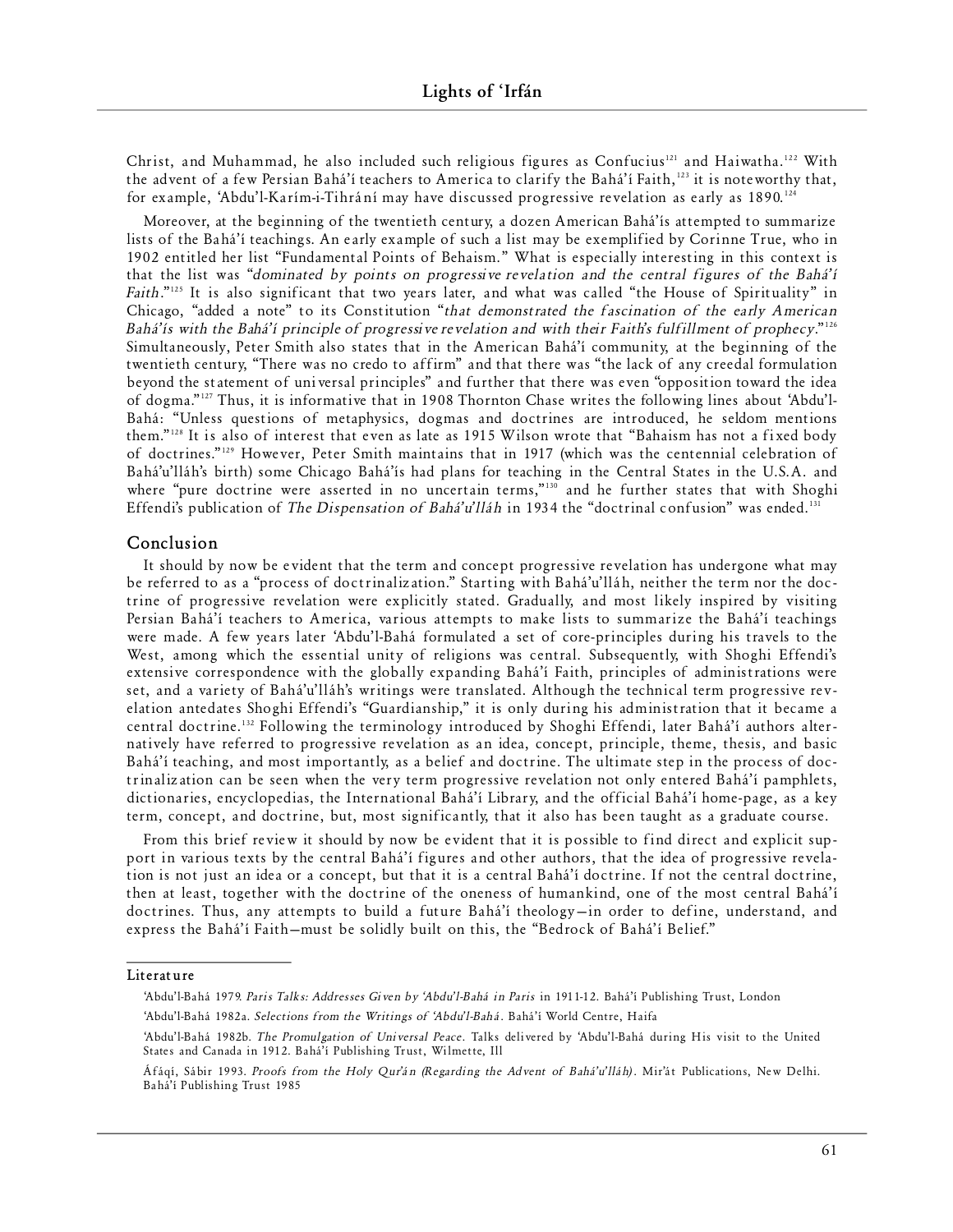Daybook-Passages for Deepening and Meditation. Bahá'í Publishing Trust, Wilmette, Ill.

Bahá'u'lláh 1978. A tablet by Baha'o'llah to the Persian Zoroastrian Bahais. *Star of the West* Book 1, volume 1. George Ronald Bahá'u'lláh 1983a. *Gleanings from the Writings of Baháá'u'lláh*. Bahá'í Publishing Trust, Wilmette, Ill

Bahá'u'lláh 1983b. The Kitáb-i-Íqán. Bahá'í Publishing Trust, Wilmette, Ill

Bahá'u'lláh 1986. Writings of Bahá'u'lláh-A Compilation. Bahá'í Publishing Trust, New Delhi

Banani, Amin 1981. Introduction, in *Mírzá Abú'l-Fadl Gulpáygání Miracles and Metaphors*. Kalimát Press, LA

Bausani, Alessandro 1985. Foreword, in J. R. Cole (ed.) Mírzá Abú'l-Fadl Gulpáygání. Letters and Essays: 1886-1913. Kalimát Press, LA

Beckwith, Francis 1985. *Baha'i*. Bethany House Publishers, Minneapolis, MN

Berger, P. L. 1954. *From Sect to Church: A Sociological Interpretation of the Baha'i Movement*. Ph.D. dissertation. New School for Social Research, NY

Bramson-Lerche, Loni 1982. "Some Aspects of the Development of the Bahá'í Administrative Order in America, 1922-1936," in M. Momen (ed.) Studies in Bábí and Bahá'í History, vol. 1. Kalimát Press, LA

Bramson-Lerche, Loni 1988. "Some Aspects of the Establishment of the Guardianship," in M. Momen (ed.) *Studies in the Bábí* and Bahá'í Religions, vol. 4. Kalimát Press, LA

Browne, E. G. 1912. Introduction, in M. H. Phelps *Abbas Effendi: His Life and Teachings*. G. P. Putnman's Sons. NY.

Buck, Christopher 1995. Symbol and Secret: Qur'an Commentary in Baha'u'llah's Kitáb-i-Íqán. Studies in the Bábí and Bahá'í *Religions*, Vol. 7. Kalimát Press, LA.

Buck, Christopher 1996. *Native Messengers of God in Canada?: A Test Case for Bahá'í Universalism*. The Bahá'í Studies Review, vol. 6.

Buck, Christopher 1998. A Symbolic Profile of the Bahá'í Faith. *The Journal of Bahá'í Studies* 8.4.

Chase, Thornton. 1908. In Galilee. Bahai Publishing Society, Chicago. Christian, W. A. Sr. 1987. Doctrines of Religious Communities: A Philosophical Study. Yale University Press, New Haven.

Cole, J. R. 1985 (ed.) 1985. *Mírzá Abú' l-Fadl Gulpáygání. Letters and Essays: 1886-1913*. Kalimát Press, LA.

Cole, J. R. 1993. "I am all the Prophets": The Poetics of Pluralism in Baha'i Texts. *Poetics Today* 14:3.

Cole, J. R. 1996. Marking Boundaries, Marking Time: The Iranian Past and the Construction of the Self by Qajar Thinkers. *Iranian Studies 29*, 1-2. (35-56).

Collins, W. P. 1990. *Bibliography of English-Language Works on the Bábí and Bahá'í Faiths 1844-1985*. George Ronald, Oxford.

Collins, W. P. 1995. The Millerites and Time Prophecy: Their Function as Millennial Themes in the American Bahá'í *Community*. Unpublished M. A. thesis, Syracuse University.

Comstock, W. R. 1987. "Doctrine," in Eliade, Mircea (ed) *Encyclopedia of Religion*. Macmillan, NY. Encyclopedia Britannica 1987. "Religious Doctrines and Dogmas." *Macropedia*. Chicago.

Erickson, M. J. 1983. *Christian Theology*. Baker Book House, Grand Rapids, MI.

Esslemont, J. E. 1980. *Baháá'u'lláh and the New Era*. Bahá'í Publishing Trust, Wilmette, Ill.

Fazel, Seena 1993. 'Abdu'l-Bahá on Christ and Christianity: The text of an interview with Pasteur Monnier on the relationship between the Bahá'í Faith and Christianity, Paris, February 17th 1913. *Bahá'í Studies Review* 3:1.

Fazel, Seena and Fananapazir, Khazeh 1993. A Bahá'í Approach to the Claim of Finality in Islam. The Journal of Bahá'í *Studies*, 5.3. Grattan-Guinness, Henry 1880. The Approaching End of the Age. Holder & Stoughton, London.

Hatcher, J. S. 1997. The Validity and Value of an Historical-Critical Approach to the Revealed Works of Bahá'u'lláh, in Moojan Momen (ed.) *Scripture and Revelation*. Bahá'í Studies Volume III. George Ronald, Oxford.

Hatcher, W. S. & Martin, J. D. 1989. *The Bahá'í Faith - the emerging global religion*. Harper & Row, Publishers, San Francisco.

Heggie, James 1986. Bahá'í references to Judaism, Christianity, and Islám with other materials for the study of Progressive *re ve l ati on*. George Ron ald, Oxford .

Hornby, Helen 1988. *Lights of Guidance: A Bahá'í Reference File*. Bahá'í Publishing Trust, New Delhi. Hyde Paine, Mabel 1931. Excerpts from Notes on Shoghi Effendi's Table Talk. Unpublished Pilgrim Notes.

Kolstoe, J. E. 1995. Progressive Revelation: A Picture Story of How God Speaks to Mankind. National Spiritual Assembly of the Bahá'ís of Alaska.

Lambden, S. N. 1991. Muhammad and the Qur'án: Some Introductory Notes. The Bahá'í Studies Review, 1.1. Landegg 1997 (Feb. 16-20). Landegg Academy Academic Calendar. Landegg Academy, Switzerland.

Lindbeck, G. A. 1984. The Nature of Doctrine: Religion and Theology in a Postliberal Age. SPCK, London. Longman 1978. Longman Dictionary of Contemporary English. Longman, Harlow.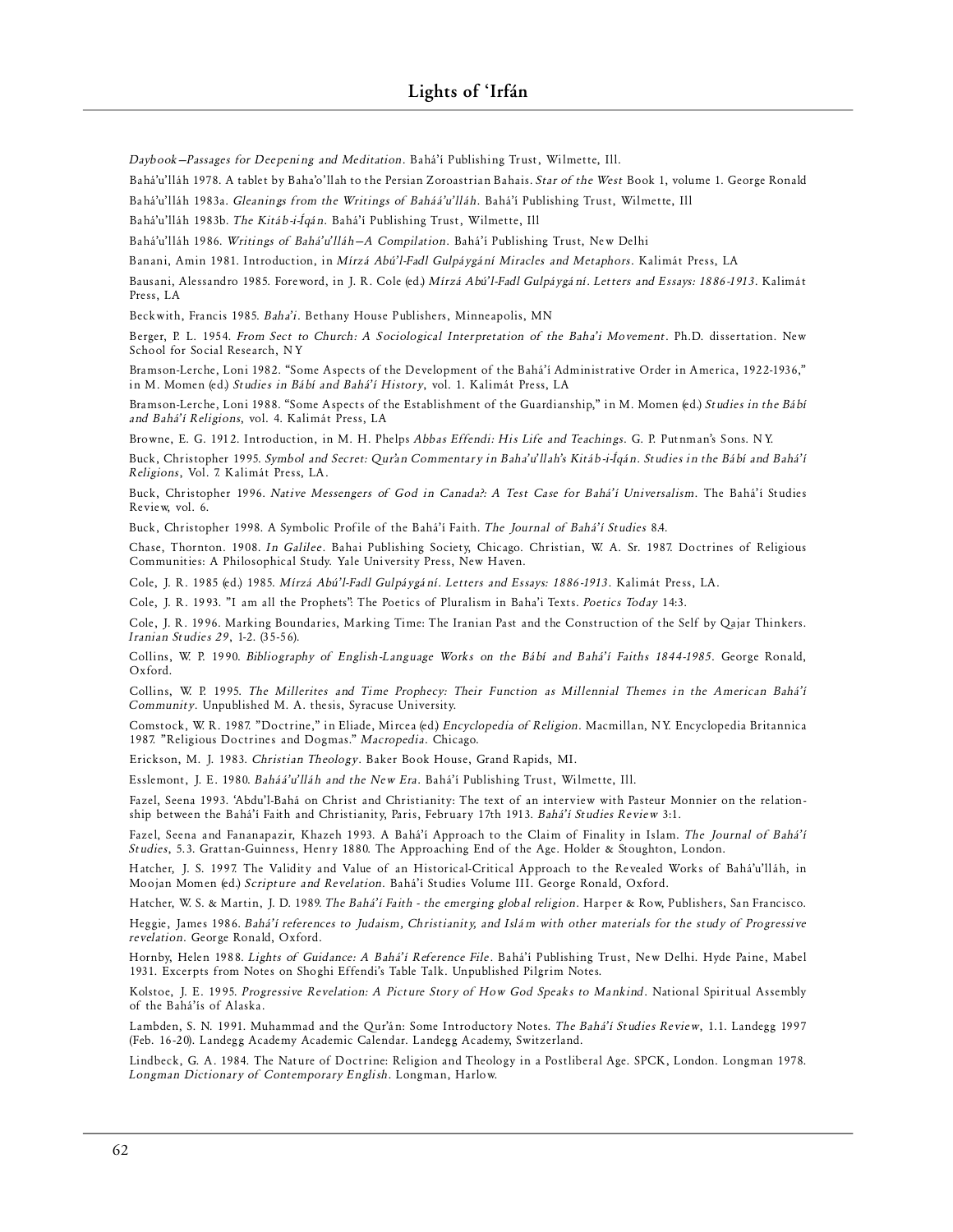Lundberg, Zaid 1996. *Bahá'í Apocalypticism: The Concept of Progressive Revelation*. Unpublished M. A. thesis, Lund University.

Lundberg, Zaid (forthcoming). From Adam to Bahá'u'lláh: The Idea of a Chain of Prophecy.

May, Dann 1993. *The Bahá'í Principle of Religious Unity and the Challenge of Radical Pluralism*. Unpublished M. A. thesis, University of North Texas.

McGrath, A. E. 1997. The Genesis of Doctrine: A Study in the Foundations of Doctrinal Criticism. Eerdmans, Grand Rapids, Michigan.

McLean, Jack (ed.) 1997. Revisioning the Sacred: New Perspectives on a Bahá'í Theology. *Studies in the Bábí and Bahá'í Re l i gi on s*, vol. 8. Kal imát Press, LA.

Moayyad, Heshmat 1990. The Historical Interrelationship of Islam and the Bahá'í Faith, in Heshmat Moayyad (ed.) The Bahá'í Faith and Islam. Bahá'í Studies Publications, Ottawa.

Momen, Moojan 1975. *Dr. J. E. Esslemont*. Bahá'í Publishing Trust, London.

Momen, Moojan 1988. Relativism: A Basis for Bahá'í Metaphysics, in M. Momen (ed.) *Studies in the Bábí & Bahá'í Religions*, vol. 5. Kalimát Press, LA.

Momen, Wendi (ed.) 1991. *A Basic Bahá'í Dictionary*. George Ronald, Oxford.

New Catholic 1967. *New Catholic Encyclopedia*. NY.

Research Department 1983. Pearls of Wisdom: The Importance of Deepening Our Knowledge and Understanding of the Faith. Compiled by the Research Department of the Universal House of Justice. Bahá'í Publishing Trust, New Delhi.

Saiedi, Nader 1997. Comparative Study of Religion and the Concepts of the Manifestation and Progressive Revelation [Course description]. Landegg Academy, Switzerland.

Saiedi, Nader 1998. Antinomies of Reason and the Theology of Revelation. The Journal of Bahá'í Studies 84.

Savi, Julio 1989. The Eternal Quest for God: An Introduction to the Divine Philosophy of 'Abdu'l-Bahá. George Ronald, Oxford.

Schaefer, Udo 1992. Challenges to Bahá'í Studies. The Bahá'í Studies Review 2:1.

Schaefer, Udo 1995. *Beyond the Clash of Religions: The Emergence of a New Paradigm*. Zero Palm Press, Prague.

Shoghi Effendi 1947. *Messages to America*. Bahá'í Publishing Trust, Wilmette, Ill.

Shoghi Effendi 1965. *Citadel of Faith*. Bahá'í Publishing Trust, Wilmette, Ill.

Shoghi Effendi 1971a. Letters from the Guardian to Australia and New Zealand, 1923-1957. N.S.W., Australia.

Shoghi Effendi 1971b. *Messages to the Bahá'í World: 1950-1957*. Bahá'í Publishing Trust, Wilmette, Ill.

Shoghi Effendi 1973. *Directives from the Guardian*. Publishing Trust, New Delhi

Shoghi Effendi 1974. God Passes By. Bahá'í Publishing Trust, Wilmette, Ill.

Shoghi Effendi 1980. *The Promised Day Is Come*. Bahá'í Publishing Trust, Wilmette, Ill.

Shoghi Effendi 1981. *The Unfolding Destiny of the British Bahá'í Community*. Bahá'í Publishing Trust, London.

Shoghi Effendi 1991. *The World Order of Baháá'u'lláh - selected letters*. Bahá'í Publishing Trust, Wilmette, Ill.

Shoghi Effendi. Letter addressed to the National Spiritual Assembly of the United States and Canada dated May13, 1935, Shoghi Effendi. Letter to an individual believer dated March 19,1945.

Skeat, W. W. 1984. A Concise Etymological Dictionary of the English Language. Clarendon Press, Oxford.

Smart, Ninian 1983. Worldviews: Crosscultural Explorations of Human Beliefs. Charles Scribner's sons, NY.

Smart, Ninian 1984. *The Religious Experience of Mankind*. Charles Scribner's sons, NY.

Smart, Ninian 1996. *Dimensions of the Sacred: An Anatomy of the World's Beliefs*. Harper Collins. London.

Smith, P. R. 1988. What Was a Bahá'í? Concerns of British Bahá'ís, 1900-1920, in M. Momen (ed.) Studies in Bábí and Bahá'í *History*, vol. 5. Kalimát Press, LA.

Smith, Peter 1982. The American Bahá'í Community, 1894-1917: A Preliminary Survey, in M. Momen (ed.) Studies in Bábí and Bahá'í History, vol. 1. Kalimát Press, LA.

Smith, Peter 1987. The Babi and Baha'i Religions: From messianic Shi'ism to a world religion. George Ronald, Oxford.

Sours, Michael 1990. Preparing for a Bahá'í/Christian Dialogue Vol. 1 Understanding Biblical Evidence. One World, Oxford.

Sours, Michael 1997. *The Station and Claims of Bahá'u'lláh*. Bahá'í Publishing Trust, Wilmette, IL.

Speight, R. M. 1987. "Creeds: An Overview" in Mircea Eliade (ed.) *Encyclopedia of Religion*. Macmillan, NY.

Stiles Maneck, Susan 1999. Review of J. A. McLeans's (ed.) "Revisioning the Sacred: New Perspectives on a Bahá'í Theology, vol. 8 in Studies in the Bábí & Bahá'í Religions." *The Journal of Bahá'í Studies* 9.2. S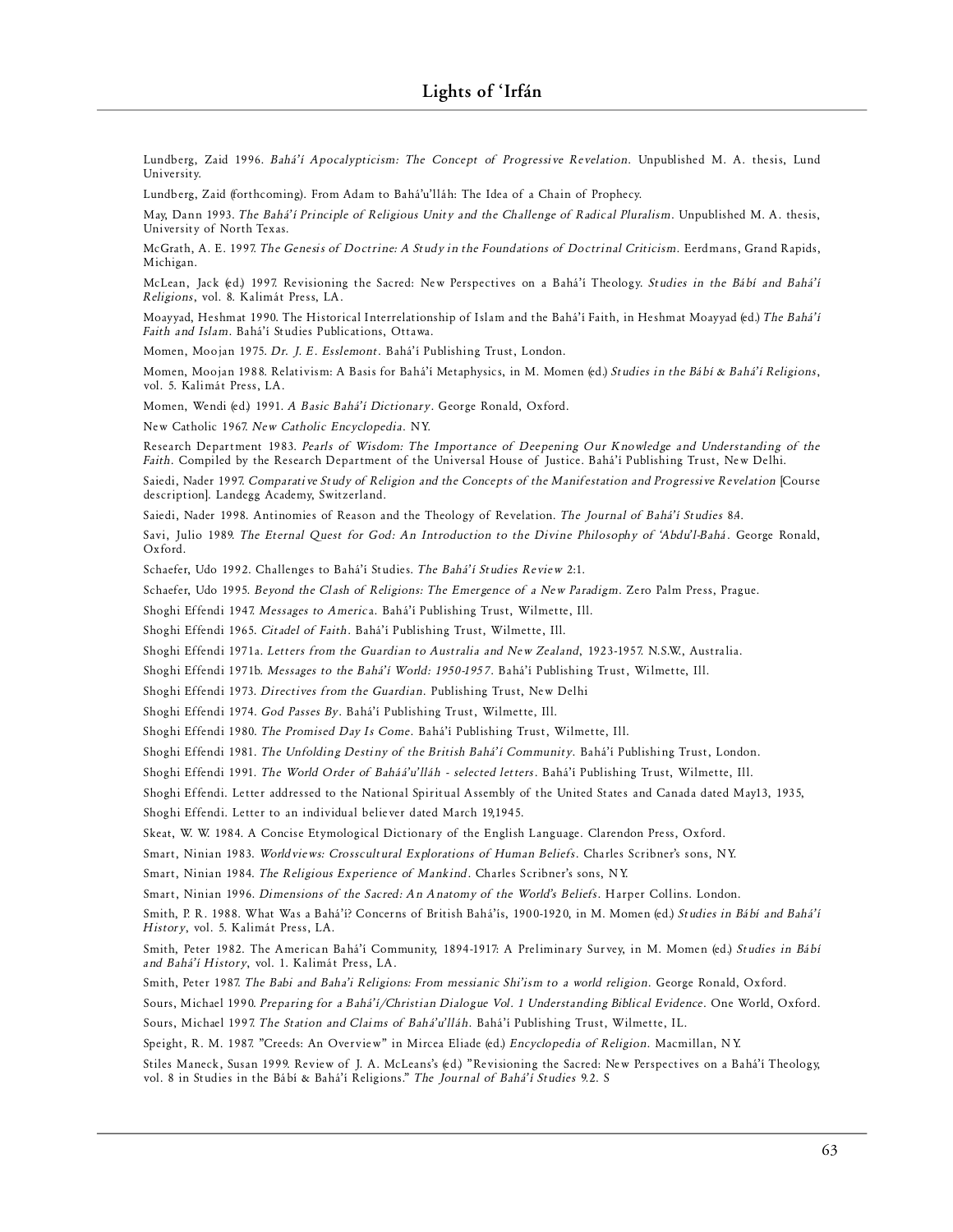Stockman, R. H. 1985. The Bahá'í Faith in America. Vol. 1: Origins 1892-1900. Bahá'í Publishing Trust, Wilmette, Ill. Stockman, R. H. 1993. *Progressive Revelation*. Unpublished manuscript.

Stockman, R. H. 1995. *The Bahá'í Faith in America. Vol. 2: Early Expansion 1900-1912*. Bahá'í Publishing Trust, Wilmette, Ill.

Taherzadeh, Adib 1987. The Revelation of Bahá'u'lláh, vols. 1-4. George Ronald, Oxford.

Townshend, George 1995. The Heart of the Gospel. George Ronald, Oxford.

Ward, A. L. 1960. An Historical Study of the North American Speaking Tour of 'Abdu'l-Baha and a Rhetorical Analysis of His Addresses. Unpublished Ph.D. dissertation, Ohio University.

Whitehead, O. Z. 1976. Some Early Bahá'ís of the West. George Ronald, Oxford. Wilson, S. G. 1970. Baha'ism and Its Claims. AMS Press, NY.

#### Internet references

A Resource Guide (1999-10-23). "Sacred History: Progressive Revelation," A Resource Guide for the Scholarly Study of the Bahá'í Faith. A publication of the Research Office of the Bahá'í National Center, Wilmette, Illinois. http://www.bahailibrary.org/books/rg/

*Encyclopædia Britannica* Online - Baha'i faith (1999-10-23): http://members.eb.com/bol/topic?

International Bahá'í Library (1999-10-19): http://library.bahai.org/cat/fcfcm5.html

Progressive Revelation (1999-09-27): http://www.telialink.net/%rmcdonld/progrev.html

The Bahá'í Faith 1/9 - Progressive Revelation (1999-09-27): http://www.miracles.win-uk.net/Bahai/BasicFacts/basic1.html.

The Bahá'í World: The Oneness of Religion (1999-10-24): http://www.bahai.org./bworld/main.cfm?

The KnowMadz - Baha'i Faith (1999-09-30): http://www.knowmadz.org/meta/baha/revealed.htm

Virtual Study Course: Progressive Revelation (1999-09-27). http://www.bcca.org/communities/us/ny/nyc/study/section3.html

#### **Note s**

- 3) Schaefer 1992:26, italics added .
- 4) Dann May's MA thesis (1993) The Bahá'í Principle of Religious Unity and the Challenge of Radical Pluralism certainly qualifies as a scholarly work on the "oneness of religion."
- 5) McLean 1997:xy, clarification and italics added; Smith 1988:232. Far from claiming to be a systematic theologian, much less "the systematic 'Bahá'í theologian," I still hope that this paper (and especially my forthcoming Ph.D. dissertation) will be regarded as a preliminary academic attempt to address not only the topic of progressive revelation, but to simultaneously investigate areas like Bahá'í prophecy, the idea of progress, doctrine, rhetoric and root-metaphor. The forthcoming Ph.D. dissertation is currently entitled The Emic Construction of Religion: The Bahá'í Doctrine, Rhetoric, and Root-Metaphor of Progressive Revelation.
- 6) In this context it is interesting that Lindbeck 1984:76 notices that "Most of the books entitled 'church doctrine' or 'church dogmatics', . . . are in fact wide-ranging theological treatises rather than being concerned simply with doctrines of the churches in the narrow sense . . ." Erickson 1983:23 sees "Theological studies" as a general field of study where " Doctrinal studies" is but one subspecies which further can be divided into "Systematic theology."
- 7) Smart's 1983:96-158, 1984:6-12 six dimensions of religion are: 1) the Experiential Dimension; 2) the Mythic Dimension; 3) the Doctrinal Dimension; 4) the Ethical Dimension; 5) the Ritual Dimension; and 6) the Social Dimension.

- 9) Comstock 1987:385-386.
- 10) The Latin docére may in turn be derived from the Greek doke'in (to seem, to teach) which again is the root for the Greek *dogma* (opinion, teaching) and *orthodox* (right opinion, teaching). See e.g., Skeat 1984. The Greek term *didaskalia* also gives a similar meaning of "basic teachings" and is used in I and II Timothy.

- 12) See Lindbeck 1974:243-246; 1984:88; New Catholic 1967:939.
- 13) Smart 1984:8, italics added; 1983:97.
- 14) Smart 1983:102. Cf. Shoghi Effendi's statement that "We must take the teachings as a great balanced whole, not to seek out and oppose each other two strong statements that have different meanings; somewhere in between there are links uniting the two. This is what makes our Faith to flexible and well balanced." (19 March 1945 to an individual believer)
- 15) Sm art 1983 :97-100, italics added; Mc Grath 1990:37.
- 16) Speight 1987, italics added.
- 17) Mc Grath 1997:11, italics added, 39, 80, 196-197; Chr is ti an 1987:14, 20; Sm art 1996 :56.

<sup>1)</sup> Encyclopedia Britannica 1987:366.

<sup>2)</sup> Mc Grath 1997:197.

<sup>8)</sup> Comstock 1987:386.

<sup>11)</sup> Longman 1978:322.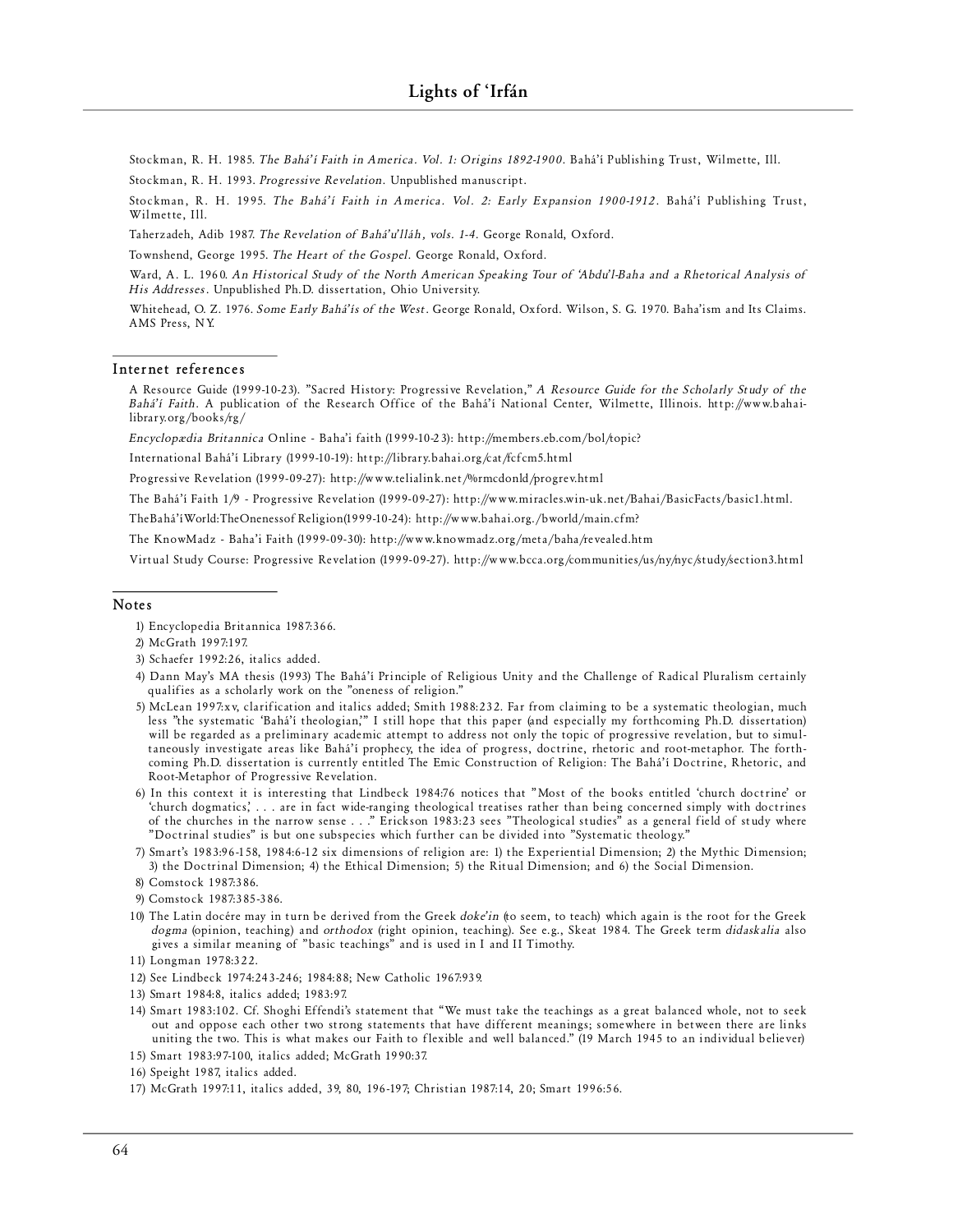- 18) In my dissertation I also attempt to show that it is also implicitly part of a "whole body of principles," and at that it is at the core of its "system of belief".
- 19) With explicit statements of the Bahá'í doctrine of progressive revelation means statements where either the concept, or the term progressive revelation, occur together with the term "doctrine" or an equivalent.
- 20) Bahá'u'lláh 1983a:74-75; 1986:418-419, italics added.
- 21) For a discussion on the theme of "the chain of successive Revelations" see Lundberg (forthcoming). [22] 'Abdu'l-Bahá 1982b :140, italics added .
- 23) 'Abdu'l-Bahá 1982b: 378, italics added
- 24) Although Shoghi Effendi 1991:131 refers to the Báb, Bahá'u'lláh, and 'Abdu'l-Bahá as the "Three Central Figures," he simultaneously attests to "the independent character of the Bábí Dispensation" (102) and that the Báb "is fully entitled to rank as one of the self-sufficient Manifestations of God" invested with "independent Prophethood." (123) Thus, the Báb is not considered here. For a discussion on this see Esslemont 1980:20; Smith 1988:228.
- 25) Dated May 13, 1935, addressed to the National Spiritual Assembly of the United States and Canada.
- 26) Shoghi Effendi 1980: v, italics added; 1991:58, 115.
- 27) Shoghi Effendi 1973:40, italics added.
- 28) Shoghi Effendi 1971b:154, italics added.
- 29) Shoghi Effendi 1974:223; 1991:143, italics added.
- 30) Shoghi Effendi 1981:451, italics added.
- 31) Shoghi Effendi 1991:102, italics added.
- 32) Shoghi Effendi 1981:432, italics added.
- 33) Shoghi Effendi 1965:82, italics added.
- 34) Shoghi Effendi 1991:103, italics added.
- 35) Shoghi Effendi 1974:100, italics added.
- 36) Shoghi Effendi 1991:163, italics added.
- 37) Esslemont 1980:257 is an example of an implicit statement since progressive revelation is stated in parenthesis.
- 38) Lundberg 1996.
- 39) Momen 1975:19, 32-33.
- 40) Esslemont 1980:122. The term occurs also indirectly on p. 257 where it is attributed to 'Abdu'l-Bahá.
- 41) Esslemont 1980: xiii; Momen 1975:11-19.
- 42) Esslemont quotes from a Tablet by Bahá'u'lláh which he labels a Tablet to a Zoroastrian. This passage can be found in A tablet by Baha'o'llah to the Persian Zoroastrian Bahais published in 1910 in *Star of the West* and reprinted in *Bahá'u'lláh* 1978:  $h \circ \circ k$  1, vol 1
- 43) See Fazel 1993.
- 44) Collins 1995:61, italics added.
- 45) i.e., Ibrahim Kheiralla, Mason Remey, Paul K. Dealy, and Isabella D. Brittingham. For a reference of their lives and works see Stockman 1985, 1995; Collins 1990.
- 46) Wilson 1970:102.
- 47) Grattan-Guinness 1878.
- 48) See e.g., Townshend 1995:37, 68, 73, 76, 111, 116.
- 49) Whitehead 1976:211.
- 50) Ward 1960:112; Heggie 1986: vii; Smith 1988:223; Cole 1993:453, italics added.
- 51) Moayyad 1990:76, 82; Collins 1995:86, italics added.
- 52) Sours 1997:43, italics added .
- 53) Buck 1995:121, 281-82, italics added.
- 54) Saiedi 1998:76, italics added.
- 55) Smith 1988:223, italics added .
- 56) Ward 1960:40-41, 154, italics added; Smith 1988:223, Collins 1995:191; Buck 1998:6.
- 57) Stockman 1995:233, italics added.
- 58) Hatcher 1997:39, italics added; Buck 1995:281-82; McLean 1997:xv.
- 59) Buck 1998:5.
- 60) Taherzadeh 1987: vol. I:162; Buck 1995:281-82; McLean 1997: x v.
- 61) In the fore word of his translation of the Kitáb-i-Íqán 1931, Shoghi Effendi refers to it as "this book of unsurpassed preeminence among the writings of the Author of the Bahá'í Revelation."
- 62) Hatcher 1997:35-36.
- 63) Fazel & Fananapazir 1993:25.
- 64) 'Abdu'l-Bahá quoted in Shoghi Effendi 1991:36, italics added; 'Abdu'l-Bahá 1982a:114.
- 65) Buck 1998:5; 'Abdu'l-Bahá 1979:131-175, 1982a:107-108, 1982b:105-110.
- 66) Smith 1982:128, 127.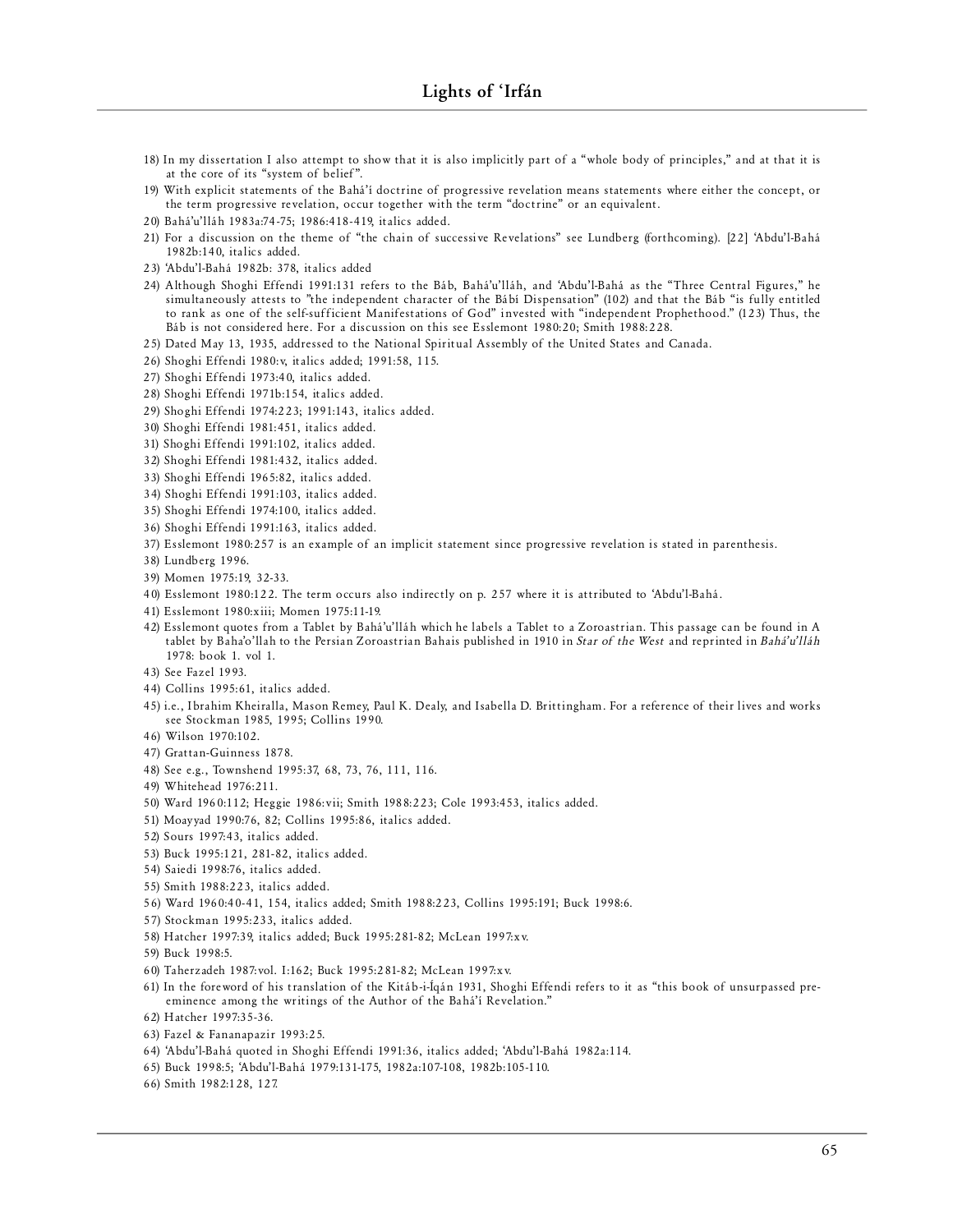67) 'Abdu'l-Bahá 1982b:105-106. 68) Research Department 1983:21 (#73). 69) Shoghi Effendi 1991:123. 70) Shoghi Effendi cited in Hornby 1988:484, #1612. 71) Research Department 1983:27 (#90), 45-47; Shoghi Effendi 1965:76-77; 1971a:75-76, 93. 72) Shoghi Effendi 1991:99. 73) Shoghi Effendi 1991:114. 74) Shoghi Effendi 1974:158, italics added. 75) Shoghi Effendi 1980:110, italics added. From these two last quotes by Shoghi Effendi, it is evident that the phrase "the bedrock of Bahá'í belief" here occurs in other, but similar, contexts. 76) Shoghi Effendi 1974:281, italics and clarification added; 1991:42. 77) Shoghi Effendi 1980: v, italics added 78) Shoghi Effendi 1991:48, clarification and italics added. 79) Shoghi Effe ndi 1991:114-115, italics added; 57-58. 80) Shoghi Effendi 1991:103, italics added; 163; 1974:10. 81) Shoghi Effendi 1980:107-108, clarification and italics added. 82) Shoghi Effendi 1980:108, italics added 83) See Bahá'u' lláh's *Ki t á b -i-I qán* 1983b :153 -54. 84) Shoghi Effendi 1991:166, clarification and italics added. 85) Shoghi Effendi 1991:114, italics added. 86) Shoghi Effendi 1981:432, italics added. 87) Hyde Paine 1931:4, italics added. 88) Schaefer 1995:57, clarification added. 89) Stockman 1985:192. 90) Sours 1990:137-169, 6-7. 91) Sours 1997:42; Smith 1988:246. 92) Hatcher & Martin 1989:74-83. 93) Be rger 1954:184, italics added . 94) Stockman 1985:58. The term has since been used by Smith 1987:73; Cole 1993:454; and Buck 1996:129, 133. 95) Berger 1954:31-32, italics added; Beckwith 1985:10. 96) Momen 1988:185, italics added . 97) May 1993:83, italics added. 98) Bausani 1985:ix-x, italics added. 100) Moayyad 1990:78, italics added . 101) Lambden 1991:9. 102) Cole 1996:45-46; Buck 1998:6. 103) Bramson-Lerche 1988:281, italics added. 104) Schaefer 1995 :118, italics added, 132-33, 135, 144. 105) Stiles Maneck 1999:92. 106) Saiedi 1997:course description, italics added. 107) Saiedi 1998:83. 108) Saiedi 1997:course description. 109) Kolstoe 1995. 110) Virtual Study Course; The Bahá'í Faith; Progressive Revelation; The KnowMadz - Baha'i Faith. 111) The Bahá'í World. 112) International Bahá'í Library. Other subgroups under the heading "Doctrines, Theology" are e.g., "God," "Manifestations of God," "Oneness," "Prophecy," "Future Manifestations of God," "Covenant," etc. 113) Landegg 1997. 114) *Encyclopædia Britannica* Online, italics added. 115) Bahá'í Publishing Trust 1985:194, italics original. 116) Momen 1991:186. 117) A Resource Guide - Glossary. [ 118) Stockman 1993:1, italics added. 119) Browne 1912: x x v-x x vi.

120) Stockman 1985:58, 192.

121) Confucius is not Manifestation of God according to Shoghi Effendi 1971a:41 who says that "Confucius was not a Prophet. It is quite correct to say he is the founder of a moral system and a great reformer."